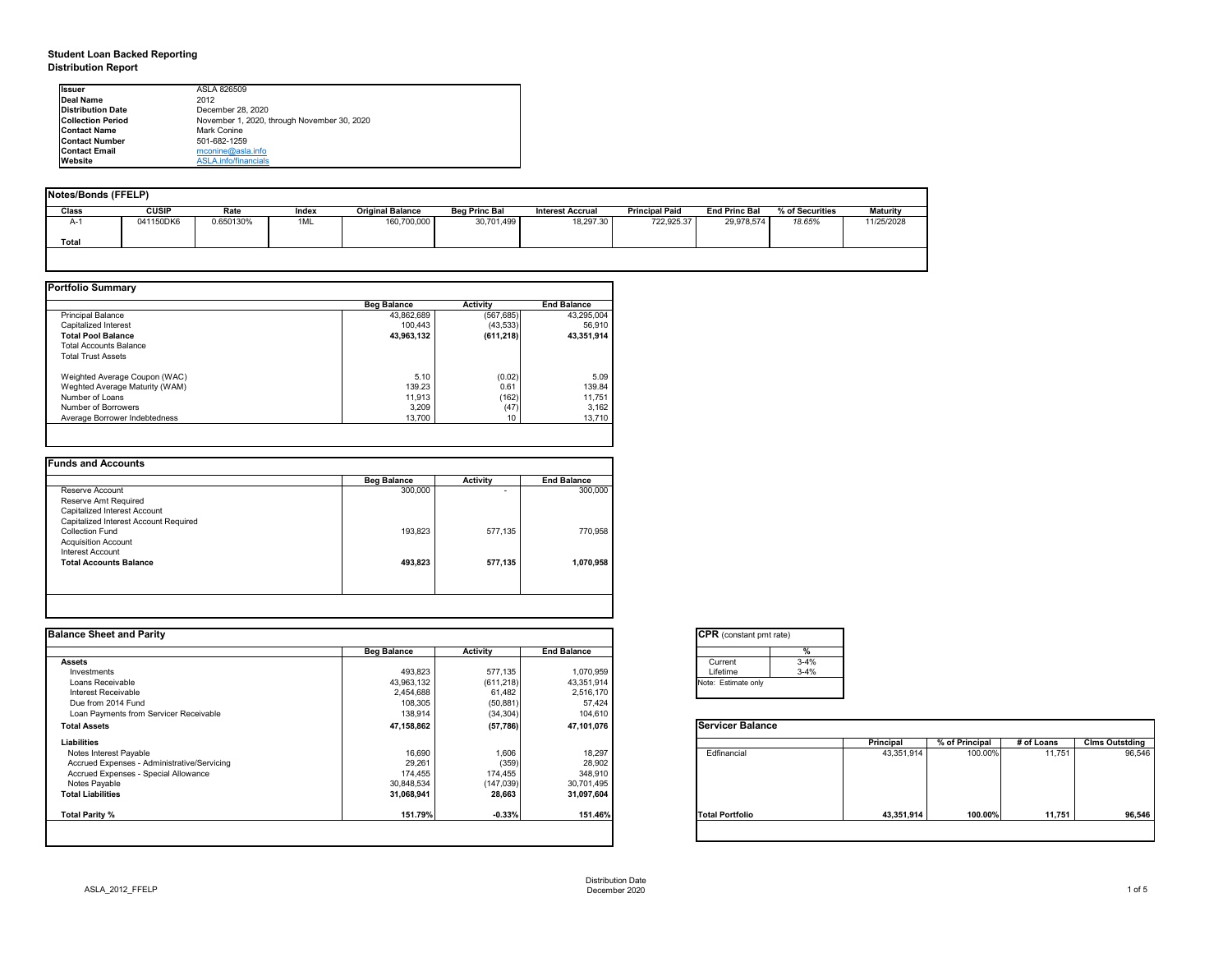## **Student Loan Backed Reporting Distribution Report**

| <b>Portfolio by Loan Status</b> |                  |               |                  |               |                  |               |                  |               |                  |               |
|---------------------------------|------------------|---------------|------------------|---------------|------------------|---------------|------------------|---------------|------------------|---------------|
|                                 | # of Loans       |               | <b>Principal</b> |               | % of Principal   |               | <b>WAC</b>       |               | <b>WARM</b>      |               |
|                                 | <b>Beginning</b> | <b>Ending</b> | <b>Beginning</b> | <b>Ending</b> | <b>Beginning</b> | <b>Ending</b> | <b>Beginning</b> | <b>Ending</b> | <b>Beginning</b> | <b>Ending</b> |
| In School                       | 15               |               | 72,603           | 72,603        | 0.17%            | 0.17%         | 5.75             | 5.75          | 118.55           | 118.55        |
| Grace                           | 10               |               | 34,725           | 34,725        | 0.08%            | 0.08%         | 5.90             | 5.90          | 118.40           | 118.40        |
| Repayment                       |                  |               |                  |               |                  |               |                  |               |                  |               |
| Current                         | 7,324            | 7,242         | 25,305,696       | 24,765,017    | 57.56%           | 57.13%        | 5.36             | 5.32          | 152.38           | 154.87        |
| 31-60 Days Delinquent           | 436              | 409           | 1,890,470        | 1,945,856     | 4.30%            | 4.49%         | 5.46             | 5.52          | 134.80           | 142.21        |
| 61-90 Days Delinquent           | 474              | 316           | 2,097,746        | 1,357,945     | 4.77%            | 3.13%         | 5.62             | 5.42          | 133.76           | 133.31        |
| 91-120 Days Delingent           | 305              | 365           | 1,346,462        | 1,680,010     | 3.06%            | 3.88%         | 5.43             | 5.64          | 128.78           | 133.85        |
| 121-180 Days Delinquent         | 198              | 257           | 943,534          | 1,162,662     | 2.15%            | 2.68%         | 5.73             | 5.81          | 143.60           | 125.12        |
| 181-270 Days Delinquent         | 184              | 187           | 707,248          | 812,861       | 1.61%            | 1.88%         | 5.16             | 5.39          | 128.47           | 148.66        |
| 271+ Days Delinquent            | 31               | 71            | 118,138          | 273,946       | 0.27%            | 0.63%         | 6.18             | 5.89          | 95.39            | 128.02        |
| <b>Total Repayment</b>          | 8,952            | 8,847         | 32,409,294       | 31,998,297    | 73.72%           | 73.81%        | 5.39             | 5.38          | 148.18           | 150.61        |
| Forbearance                     | 1,865            | 1,821         | 7,607,748        | 7,334,219     | 17.30%           | 16.92%        | 5.39             | 5.43          | 147.40           | 142.10        |
| Deferment                       | 999              | 1,026         | 3,630,183        | 3,821,343     | 8.26%            | 8.81%         | 5.16             | 5.15          | 133.03           | 134.06        |
| <b>Claims in Progress</b>       | 69               | 32            | 206,874          | 90,726        | 0.47%            | 0.21%         | 5.43             | 5.40          | 119.29           | 82.91         |
| <b>Claims Denied</b>            |                  |               | 1,705            |               | 0.00%            | 0.00%         | 2.43             |               | 34.00            |               |
| <b>Total Portfolio</b>          | 11,913           | 11,751        | 43,963,132       | 43,351,914    | 100.00%          | 100.00%       | 5.37             | 5.37          | 146.58           | 147.49        |
|                                 |                  |               |                  |               |                  |               |                  |               |                  |               |

| <b>Delinquency Status</b>           |                  |                          |                  |               |                  |               |                  |               |                  |               |  |
|-------------------------------------|------------------|--------------------------|------------------|---------------|------------------|---------------|------------------|---------------|------------------|---------------|--|
|                                     | # of Loans       |                          | <b>Principal</b> |               | % of Principal   |               | <b>WAC</b>       |               |                  | <b>WARM</b>   |  |
|                                     | <b>Beginning</b> | <b>Ending</b>            | <b>Beginning</b> | <b>Ending</b> | <b>Beginning</b> | <b>Ending</b> | <b>Beginning</b> | <b>Ending</b> | <b>Beginning</b> | <b>Ending</b> |  |
| Current                             | 7,324            | 7,242                    | 25,305,696       | 24,765,017    | 78.08%           | 77.39%        | 5.36             | 5.32          | 152.38           | 154.87        |  |
| 31-60 Days Delinquent               | 436              | 409                      | 1,890,470        | 1,945,856     | 5.83%            | 6.08%         | 5.46             | 5.52          | 134.80           | 142.21        |  |
| 61-90 Days Delinquent               | 474              | 316                      | 2,097,746        | 1,357,945     | 6.47%            | 4.24%         | 5.62             | 5.42          | 133.76           | 133.31        |  |
| 91-120 Days Delingent               | 305              | 365                      | 1,346,462        | 1,680,010     | 4.15%            | 5.25%         | 5.43             | 5.64          | 128.78           | 133.85        |  |
| 121-180 Days Delinquent             | 198              | 257                      | 943,534          | 1,162,662     | 2.91%            | 3.63%         | 5.73             | 5.81          | 143.60           | 125.12        |  |
| 181-270 Days Delinquent             | 184              | 187                      | 707,248          | 812,861       | 2.18%            | 2.54%         | 5.16             | 5.39          | 128.47           | 148.66        |  |
| 271+ Days Delinquent                |                  | $\overline{\phantom{a}}$ | 118,138          | 273,946       | 0.36%            | 0.86%         | 6.18             | 5.89          | 95.39            | 128.02        |  |
| <b>Total Portfolio in Repayment</b> | 8,952            | 8,847                    | 32,409,294       | 31,998,297    | 100.00%          | 100.00%       | 5.39             | 5.38          | 148.18           | 150.61        |  |
|                                     |                  |                          |                  |               |                  |               |                  |               |                  |               |  |

| <b>Portfolio by Loan Type</b>         |                  |               |                  |               |                  |               |                  |               |                  |               |
|---------------------------------------|------------------|---------------|------------------|---------------|------------------|---------------|------------------|---------------|------------------|---------------|
|                                       | # of Loans       |               | <b>Principal</b> |               | % of Principal   |               | <b>WAC</b>       |               | <b>WARM</b>      |               |
|                                       | <b>Beginning</b> | <b>Ending</b> | <b>Beginning</b> | <b>Ending</b> | <b>Beginning</b> | <b>Ending</b> | <b>Beginning</b> | <b>Ending</b> | <b>Beginning</b> | <b>Ending</b> |
| <b>Subsidized Consolidation Loans</b> |                  |               |                  |               |                  |               |                  |               |                  |               |
| Unsubsidized Consolidation Loans      |                  |               |                  |               |                  |               |                  |               |                  |               |
| Subsidized Stafford Loans             | 6,716            | 6,632         | 19,860,840       | 19,662,846    | 45.18%           | 45.36%        | 5.21             | 5.21          | 132.98           | 133.64        |
| Unsubsidized Stafford Loans           | 5,043            | 4,971         | 23,148,634       | 22,750,873    | 52.65%           | 52.48%        | 5.40             | 5.39          | 159.72           | 161.01        |
| PLUS/GradPLUS Loans                   | 154              | 148           | 953,659          | 938,195       | 2.17%            | 2.16%         | 8.04             | 8.06          | 110.90           | 110.20        |
| <b>SLS Loans</b>                      |                  |               |                  |               |                  |               |                  |               |                  |               |
| <b>Total Portfolio</b>                | 11,913           | 11,751        | 43,963,132       | 43,351,914    | 100.00%          | 100.00%       | 5.37             | 5.37          | 146.58           | 147.49        |

|  |  |  | Portfolio by Program Type |  |
|--|--|--|---------------------------|--|
|--|--|--|---------------------------|--|

| Portfolio by Program Type                  |                  |               |                  |               |                |               |                  |               |                  |               |
|--------------------------------------------|------------------|---------------|------------------|---------------|----------------|---------------|------------------|---------------|------------------|---------------|
|                                            | # of Loans       |               | <b>Principal</b> |               | % of Principal |               | <b>WAC</b>       |               | <b>WARM</b>      |               |
|                                            | <b>Beginning</b> | <b>Ending</b> | <b>Beginning</b> | <b>Ending</b> | Beginning      | <b>Ending</b> | <b>Beginning</b> | <b>Ending</b> | <b>Beginning</b> | <b>Ending</b> |
| Graduate / 4-Year Loans                    | 9,078            | 8,965         | 34,689,047       | 34,204,525    | 78.90%         | 78.90%        | 5.36             | 5.35          | 145.26           | 145.97        |
| 2-Year Loans                               | 2,608            | 2,565         | 8,665,157        | 8,541,344     | 19.71%         | 19.70%        | 5.44             | 5.44          | 151.66           | 153.42        |
| Proprietary / Technical / Vocational Loans | 227              | 221           | 608,928          | 606,044       | 1.39%          | 1.40%         | 5.31             | 5.32          | 149.92           | 149.66        |
| Unknown (Consolidation) Loans              |                  |               |                  |               |                |               |                  |               |                  |               |
| Other Loans                                |                  |               |                  |               |                |               |                  |               |                  |               |
| <b>Total Portfolio</b>                     | 11,913           | 11,751        | 43,963,132       | 43,351,914    | 100.00%        | 100.00%       | 5.37             | 5.37          | 146.58           | 147.49        |
|                                            |                  |               |                  |               |                |               |                  |               |                  |               |

|                        |                  | # of Loans    |                  | <b>Principal</b> |                  | % of Principal |  |
|------------------------|------------------|---------------|------------------|------------------|------------------|----------------|--|
|                        | <b>Beginning</b> | <b>Ending</b> | <b>Beginning</b> | <b>Ending</b>    | <b>Beginning</b> | <b>Ending</b>  |  |
| <b>Fixed Loans</b>     | 6,831            | 6,721         | 29,280,419       | 28,791,188       | 66.60%           | 66.41%         |  |
| Variable Loans         | 5,082            | 5,030         | 14,682,713       | 14,560,726       | 33.40%           | 33.59%         |  |
| T-Bill Loans           | 5,082            | 5,030         | 14,682,713       | 14,560,726       | 33.40%           | 33.59%         |  |
| <b>CMT Loans</b>       |                  |               |                  |                  |                  |                |  |
| <b>Total Portfolio</b> | 11,913           | 11,751        | 43,963,132       | 43,351,914       | 100.00%          | 100.00%        |  |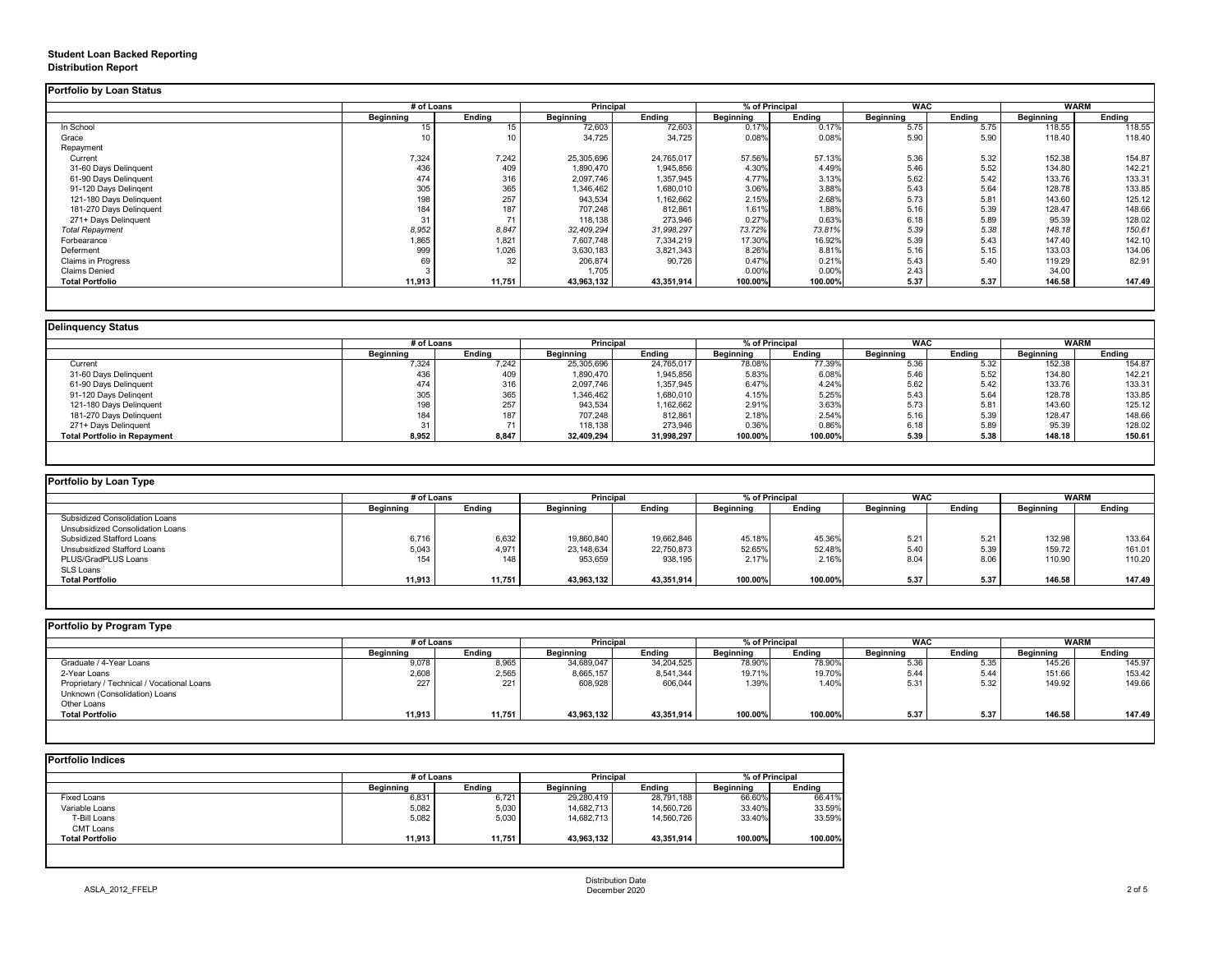**Distribution Date** December 28, 2020<br> **Collection Period** November 1, 2020, through Novem November 1, 2020, through November 30, 2020

# **Collection Activity**

| <b>Collection Account</b>                                                                    | as of 11/30/2020 |
|----------------------------------------------------------------------------------------------|------------------|
| Beginning Balance - November 1, 2020                                                         | 193,823          |
| <b>Collection Amount Received</b>                                                            | 770,927          |
| Recoveries                                                                                   |                  |
| Reserve Account                                                                              |                  |
| <b>Excess of Required Reserve Account</b>                                                    |                  |
| Interest on Investment Earnings                                                              | 31               |
| Capitalized Interest Account (after a stepdown or release date)                              |                  |
| <b>Acquisition Account</b>                                                                   |                  |
| Payments from Guarantor                                                                      |                  |
| Transfer from 2010 Collection Fund for correction of error                                   |                  |
| <b>Required Repurchases</b>                                                                  |                  |
| Special Allowance Payable to Department of Education                                         |                  |
| <b>Consolidation Rebate Fees</b>                                                             |                  |
| Rating Agency Surveillance Fees                                                              |                  |
| Principal payments, interest payments, administration fees, servicing fees, and trustee fees | (193, 823)       |
| <b>Other Amounts Received in Collection</b>                                                  |                  |
| <b>Total Available Funds</b>                                                                 | 770,958          |
|                                                                                              |                  |

| <b>Fees Due for Current Period</b> | as of 11/30/2020 |
|------------------------------------|------------------|
| Indenture Trustee Fees             | 833.33           |
| <b>Servicing Fees</b>              | 25,289           |
| <b>Administration Fees</b>         | 3,613            |
| Late Fees                          |                  |
| <b>Other Fees</b>                  |                  |
| <b>Total Fees</b>                  | 29,735.33        |
|                                    |                  |

| Cumulative Default Rate                                                                             | as of 11/30/2020   |
|-----------------------------------------------------------------------------------------------------|--------------------|
| Current Period Defaults (\$)                                                                        | 197,616.92         |
| Cumulative Defaults (\$)                                                                            | 45,347,110.52      |
| Cumulative Default (% of original pool balance)                                                     | 28.24%             |
| Cumulative Default (% of cumulative entered repayment balance) <sup>a</sup>                         | 104.86%            |
| Current Period Payments (Recoveries) from Guarantor (\$)                                            | 149,679.08         |
| Current Period Borrower Recoveries (\$)                                                             | n/a                |
| Cumulative Recoveries $(\$)^b$                                                                      | 42,519,671.33<br>S |
| Cumulative Recovery Rate (%)                                                                        | 93.76%             |
| Cumulative Net Loss Rate (%)                                                                        | 1.76%              |
| Servicer Reject Rate (FFELP) (%)                                                                    |                    |
| Cumulative Servicer Reject Rate (FFELP) (%)                                                         |                    |
| Repayment balance includes all repayment loans with the exception of balances in claim status<br>a) |                    |
| Cumulative Recoveries includes 97% of claims in progress balances<br>b)                             |                    |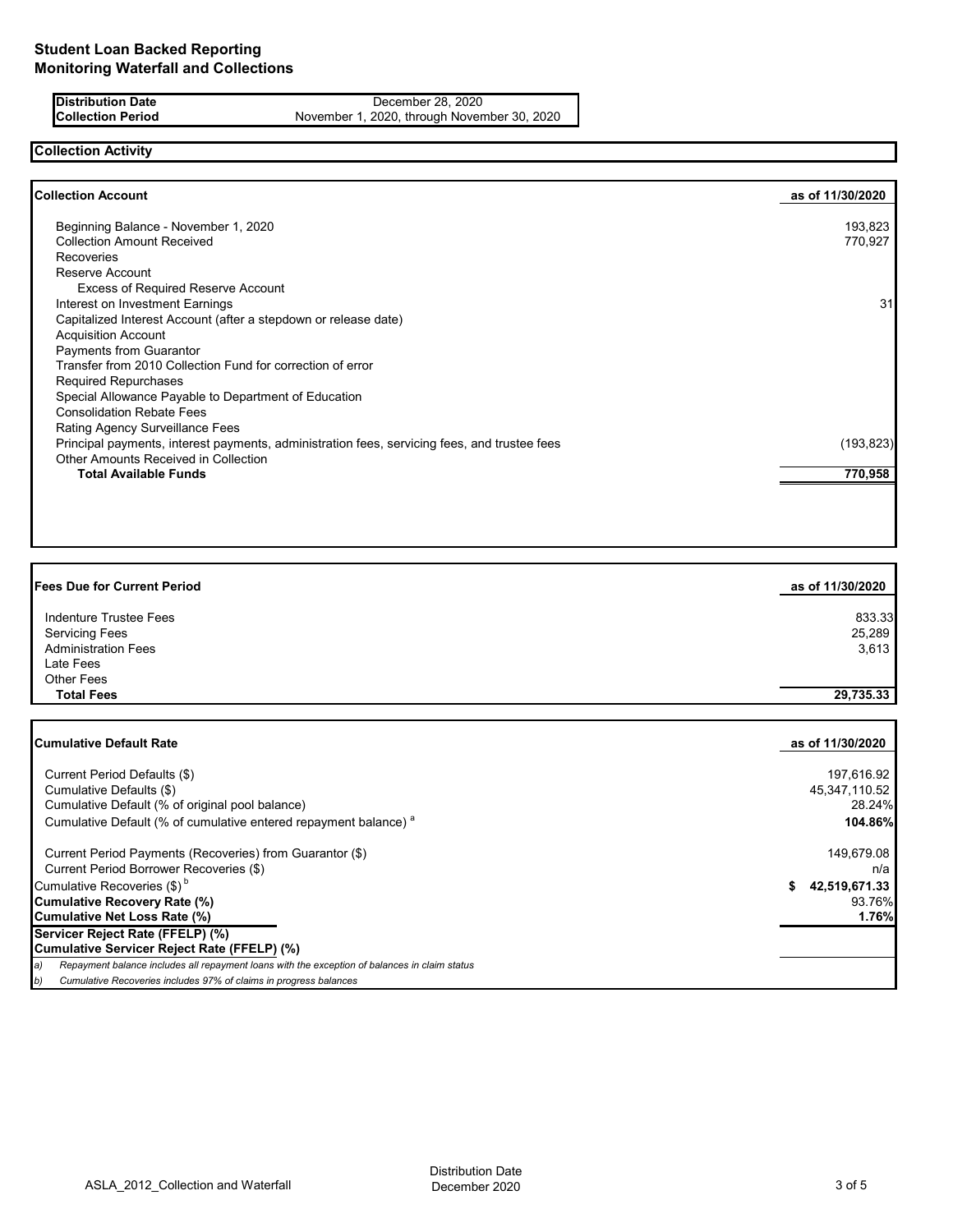## **Waterfall Activity**

| <b>Waterfall for Distribution</b>                                                         | <b>Amount Due</b> | <b>Amount Remaining</b> |
|-------------------------------------------------------------------------------------------|-------------------|-------------------------|
| <b>Total Available Funds</b>                                                              |                   | 770,958                 |
| First: Payments under any Joint Sharing Agreement                                         |                   |                         |
| Second: Trustee Fees                                                                      | 833.33            | 770,125                 |
| Third: Servicing Fees and Backup Servicing Fees                                           | 25,289            | 744,836                 |
| Fourth: Administration Fees                                                               | 3,613             | 741,223                 |
| Fifth: Noteholder Interest                                                                | 18,297.30         | 722,926                 |
| Sixth: Reinstate the balance of the Reserve Fund up to the Specified Reserve Fund Balance |                   |                         |
| Seventh: Noteholder Principal, until paid in full                                         | 722,925.37        | 0                       |
|                                                                                           |                   |                         |
|                                                                                           |                   |                         |

| <b>Principal and Interest Distributions</b> | Class A-1  |
|---------------------------------------------|------------|
|                                             |            |
| Monthly Interest Due                        | 18,297.30  |
| Monthly Interest Paid                       | 18,297.30  |
| Interest Shortfall                          |            |
| Interest Carryover Due                      |            |
| Interest Carryover Paid                     |            |
| Interest Carryover                          | 0          |
| Monthly Principal Distribution Amount       | 722,925.37 |
| <b>Monthly Principal Paid</b>               | 722,925.37 |
| Shortfall                                   |            |
| <b>Total Distribution Amount</b>            | 741,222.67 |
|                                             |            |